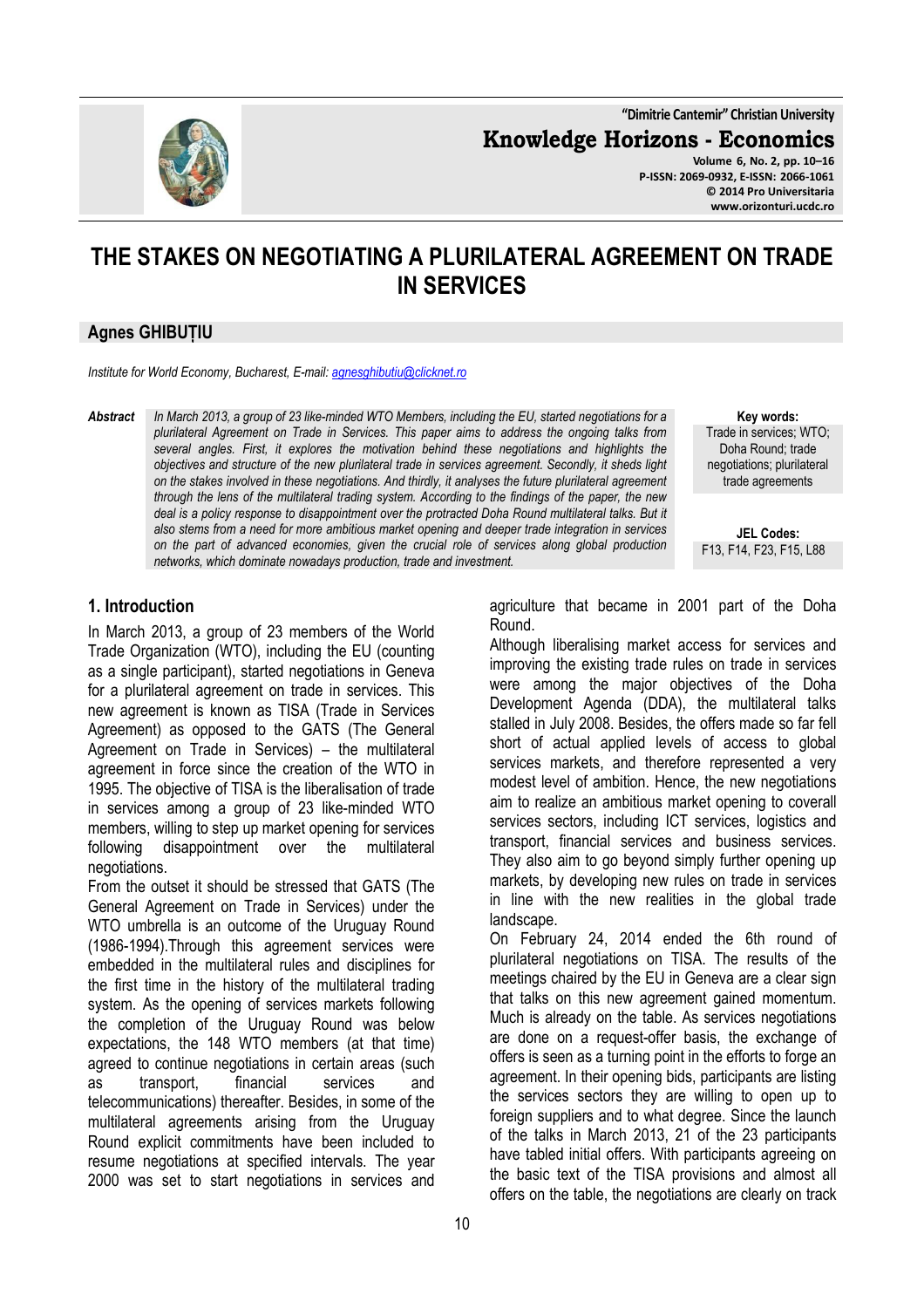and likely to accelerate. The next round is set to take place the week of April 28, 2014 (European Commission, 2014).

## **2. Origins of the Initiative, Objectives and Architecture of the Agreement**

The origins of the initiative goes back to the 8th Ministerial Conference of the WTO in December 2011, when WTO Ministers acknowledged the impasse in the multilateral Doha talks and the unlikeliness of concluding all elements of the DDA simultaneously in the near future. To overcome the stalemate, WTO Ministers also recognized the need to more fully explore different negotiating approaches and made a commitment to continue negotiations in certain areas covered by the DDA with the aim of reaching *"provisional or definitive agreements based on consensus earlier than the full conclusion of the single undertaking"*(WTO, 2011). In this spirit, since 2012 WTO members went ahead with negotiations in several areas of the DDA and even succeeded to conclude a multilateral *Agreement on Trade Facilitation*, as part of the "Bali package" adopted at the 9th Ministerial Conference of the WTO in December 2013 in Bali, Indonesia (WTO, 2013a).It is against this backdrop that some countries –originally led by the U.S. and Australia – started promoting the idea of a stand-alone agreement on trade in services amongst WTO members, who are willing to speed up progress in the DDA negotiations.

Overall, 51 WTO members are currently participating in this initiative, including the EU with its 28 Member States, Australia, Canada, Chile, Chinese Taipei, Colombia, Costa Rica, Hong Kong (China), Iceland, Israel, Japan, Korea, Liechtenstein, Mexico, New Zealand, Norway, Pakistan, Panama, Paraguay, Peru, Switzerland, Turkey and the United States. Together, they account for over two-thirds of global trade in services.

The objective of the plurilateral negotiations is to conclude an ambitious agreement, that covers all services sectors and goes beyond market opening achieved multilaterally, by assuming broader commitments to liberalise services markets and establishing new trade rules (such as those applying to investment in services, government procurement, licensing procedures or access to communication networks).

It is worth mentioning, that already during the exploratory talks that took place in 2012, the participants agreed upon the *basic principles* and *main elements* of the future TISA. These include, inter alia, the following (European Commission, 2013):

 TISA would not simply be a free trade agreement, but would have the objective of being a full part of the WTO system. Hence, it will be open for any WTO member which shares the objectives of the agreement and wishes to join it.

 Although the negotiations do not fall under the remit of the WTO, the participants are keen to ensure that the TISA is carefully crafted to make it compatible with the GATS. This compatibility will make it both open to other WTO members who wish to join later and also make it easier to integrate it into the WTO. This could attract some emerging countries, such as the BRICS (Brazil, Russia, India, China, and South Africa) to also join the initiative.

 TISA will be comprehensive in scope with no exclusion of services sectors or modes of supply at the outset. (GATS stipulates four modes of supply, i.e. "mode 1" – *cross-border supply*; "mode 2" – *consumption abroad;* "mode 3" – *commercial presence*; and "mode 4" – *presence of natural persons* in foreign markets). Commitments taken by the participants will reflect the actual level of existing liberalisation and provide for improved market access.

 The agreement will include new and better rules, covering domestic regulation (e.g. authorization and licensing procedures), maritime transport, telecommunication services, e-commerce, computer related services, postal and courier services, financial services, temporary movement of natural persons, government procurement, export subsidies and stateowned enterprises.

In terms of the *structure* of TISA, the participants aareed upon the following:

• The agreement would be based on the GATS, with some core GATS articles (including on definitions, scope, market access and national treatment, general and security exemptions) being incorporated. This would make it possible at a later stage to integrate TISA into the GATS).

• Additional provisions would govern how each member could take commitments (e.g. commitments on national treatment would be applied on a horizontal basis to all services sectors and modes of supply, and exemptions would have to be listed in the countries' national schedule of commitments).

• The structure of the agreement would provide for its future multilateralisation. However, for bringing the TISA under the WTO umbrella, the number of participants will need to reach a critical mass so that its benefits can be extended to all WTO members. In order to avoid free-riding, the automatic multilateralisation of TISA based on the MFN principle will be temporarily suspended as long as there is no critical mass of WTO members joining the agreement.

Finally, it is important to note that negotiations on the TISA Agreement are strongly advocated by the EU and the U.S. This initiative is part of the major strategic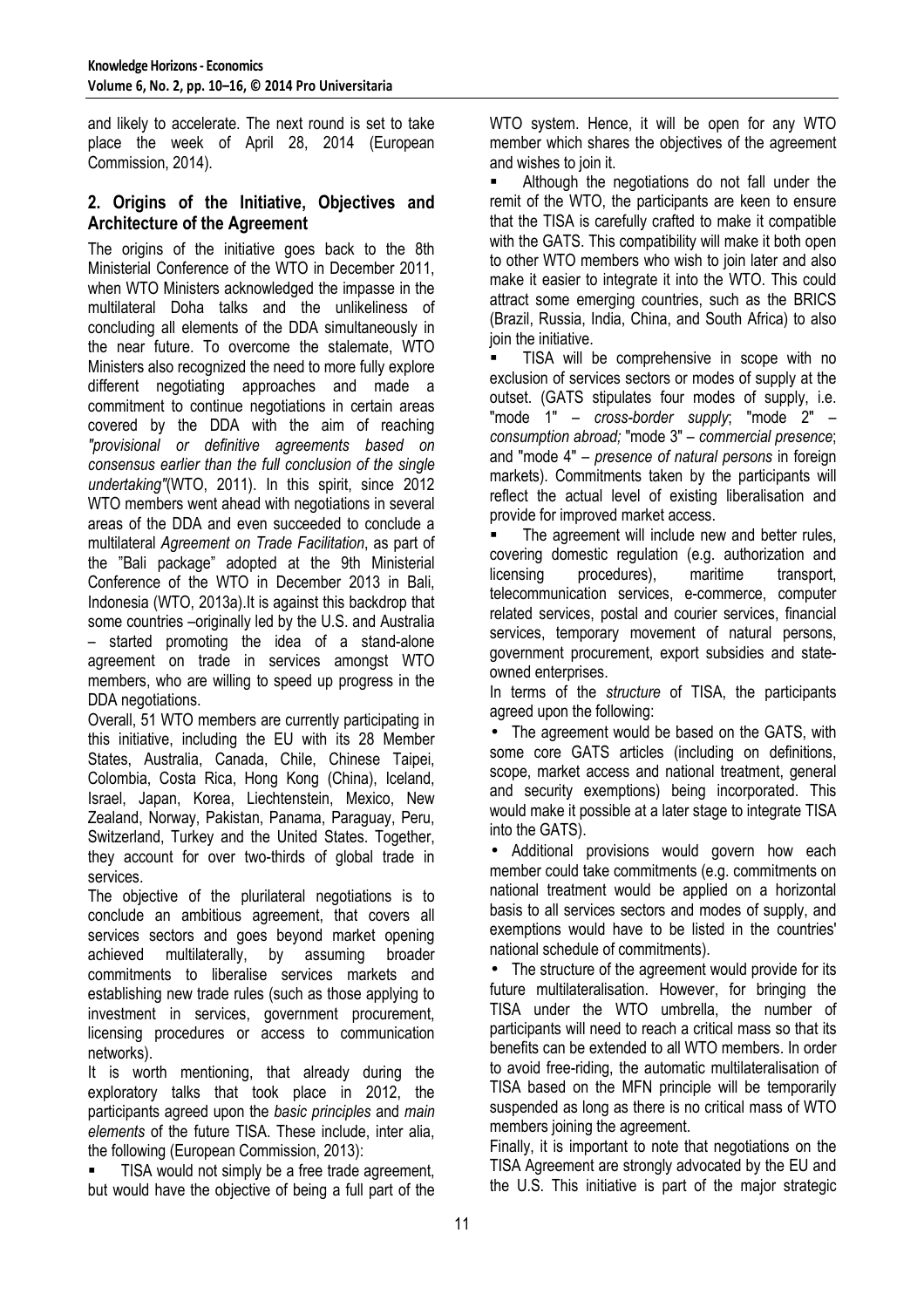objectives pursued by both superpowers in terms of trade policy, along with their recent push towards new regional and bilateral preferential trade agreements, such as the *Transatlantic Trade and Investment Partnership* (negotiated between the EU and the U.S.). the *EU-Japan Free Trade Agreement,* both launched in 2013, and the *Transpacific Partnership* (currently negotiated by 12 developed and emerging countries in Asia-Pacific, including the U.S. and Japan).

## **3. What are the Stakes on Negotiating the TISA Agreement?**

For the EU, trade in services is of strategic importance. The services sector is the main contributor to economic growth and creation of jobs, accounting for some three quarters of EU GDP and an even greater proportion of employment. Cross-border trade in services represents around 30% of total EU trade, and foreign direct investment (FDI) in services accounts for about 70% of the EU's FDI flows and 60% of its FDI stocks. The figures are similar for the U.S. and many other advanced countries that participate in the negotiations.

The stakes on negotiating the plurilateral trade in services agreement are significant not only for advanced countries, that are traditionally the major players in global services trade, but also developing countries, that began relative recently the transition towards a services economy and managed to become in a short period of time important players in the global services market. Several arguments do support this view.

Firstly, services account for a dominant role in the economic structure in most countries. According to the World Bank's World Development Indicators (2013), the share of services value-added in world GDP increased steadily over the last decades, to reach 70% in 2011. While differences among countries in terms of services sector's contribution to GDP are still significant, the relative weight of services in GDP increased over 2000- 2011 in all countries, irrespective of their income levels, and also outweighed other economic sectors in all groups of countries (Table 1).

Comparative empirical research on the role of services in the economy shows that as economies advance on the development ladder and incomes rise, the contribution of services to overall economy increases, as reflected by their rising share in GDP and employment. Numerous factors both on the supply and demand side are driving this structural shift. The transformation of advanced countries into real services economies over the last decades is perhaps the clearest illustration of these structural changes. Secondly, apart from dominating the economic structure in numerous economies in terms of percentage GDP shares, services are an important component of international trade. According to data provided by the WTO, global trade in services amounted to US\$ trillion 4.35 in 2012 (WTO, 2013b). As many categories of services are inextricably linked to trade in goods (such as transport, financial services, insurance, etc.), trade in services and trade in goods have evolved in tandem in recent decades (Figure 1).

| <b>World/Income groups</b> | <b>Agriculture</b> |      | <b>Industry</b> |      | <b>Manufacturing</b> |      | <b>Services</b> |      |
|----------------------------|--------------------|------|-----------------|------|----------------------|------|-----------------|------|
|                            | 2000               | 2011 | 2000            | 2011 | 2000                 | 2011 | 2000            | 2011 |
| World                      |                    | ົ    | 29              |      | 19                   |      |                 |      |
| High income                |                    |      | 28              | 25   | 18                   | 15   |                 | 74   |
| Middle income              | 13                 | 10   | 36              | 37   | 23                   | 21   | 51              | 53   |
| Low income                 | 34                 | 27   | $\Omega$        | 24   | 12                   | 13   | 45              | 49   |

*Table 1*. Sectorial contribution to world GDP, by income groups, 2000-2011 (% of GDP)

*Source: The World Bank (2013)*

As many categories of services are inextricably linked to trade in goods (such as transport, financial services, insurance, etc.), trade in services and trade in goods have evolved in tandem in recent decades (Figure 1). Both types of trade flows recorded rapid growth and surpassed notably the dynamics of global production. While in the 80s and 90s world trade in services outpaced growth in goods trade, in the '2000 its dynamics lagged behind. Over the 2005-2012period, the average annual growth of trade in goods and services overlapped, at 8% (WTO, 2013d). Hence, the share of services in world trade in goods and services

remained relatively unchanged since 1990, at around 20%.

World trade in services, like merchandise trade, continues to be concentrated mainly in Europe and North America, but while the weight of developed countries is on a downward trend, the role of developing countries, particularly in Asia, is on the rise. In fact, the defining feature of contemporary world economy is the increasing role of developing economies in world production and trade and the subsequent power shift from developed towards developing countries. This trend is manifest also in services trade. WTO data shows that in the last decade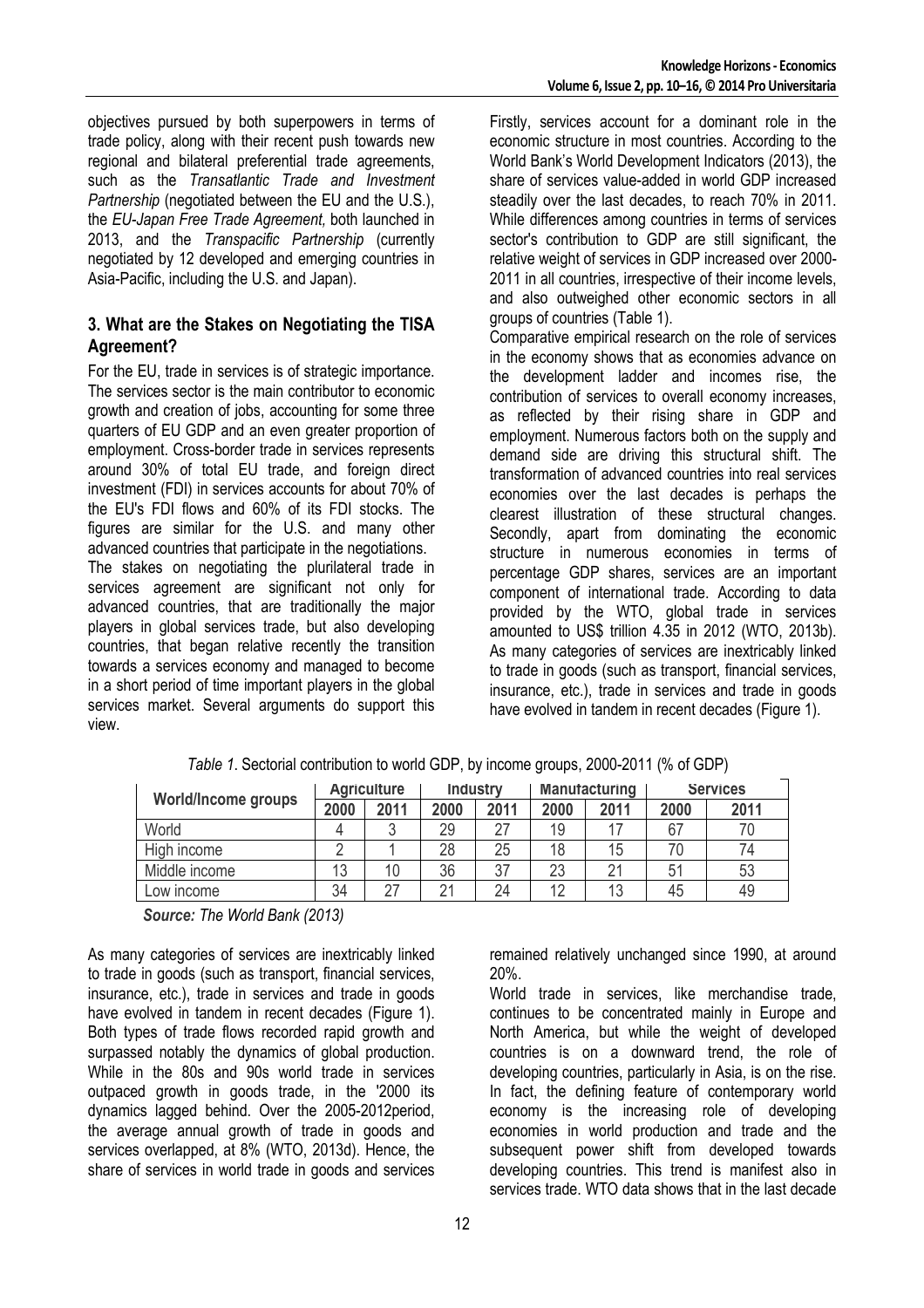growth in services trade in developing countries substantially outpaced growth in developed countries. As a result, the share of developing countries in global services trade increased to 35% in 2012 (WTO, 2013b). Particularly relevant is the rapid rise of new services providers and consumers in emerging countries, like China and India, that have in a relatively short time succeeded to significantly strengthen their position in global services trade and advance rapidly in the world rankings of services exporters/importers. China, for example, doubled its share in world services exports from 2.1% to 4.4% between 2000-2012, advancing from position 12 to position 5 in the global hierarchy of services exporters, while India almost tripled its share

from 1.2% to 3.4%, jumping from the  $22<sup>th</sup>$  place to the 7 th place in the same period, according to our calculations (WTO, 2001; 2013b). A similar picture emerges on the import side. But many other developing countries are increasingly raising competitive pressures for advanced countries; even so trade in services has traditionally been a privilege of the highly competitive developed world. This trend has gained momentum in recent years, particularly due to intensified outsourcing of services (such as information and business services) by companies in developed countries to low cost countries – a process facilitated largely by new ICT and worldwide market opening.





*Note: 1 based on balance of payments statistics; preliminary data for goods exports in 2012. Source: Own calculations based on data provided by the WTO Secretariat (WTO, 2013b; 2013c; 2013d*).

The insights provided by statistical data in value-added terms developed by OECD-WTO shed new light on the contribution of services to international trade, changing the traditional way we look at services, in general. The share of services in world trade is around 20% when measured in gross terms, i.e. by balance of payments statistics. However, when measured in terms of valueadded, the respective share is 42%, i.e. more than double the share calculated in conventional terms (WTO, 2013b). This difference stems from the fact that most goods exports need services inputs for their production. As intermediate services are included in the sales price of goods, they are recorded as international transaction of goods, thereby underestimating the real contribution of services to trade. For the EU as a whole, the services content of overall exports amounts to 51%, but for many individual Member States (e.g. Luxembourg, Greece, Ireland, Great Britain) it is much higher. The contribution of services to total exports is around 50% in the U.S., while in India it is even higher.

More importantly, services play a crucial role in global production networks (GPN). According to estimates, around 80% of global trade in goods and services takes place within GPN controlled by transnational corporations (TNCs) (UNCTAD, 2013). By deciding where to invest, TNCs simultaneously decide where and with whom to conduct trade, thereby determining the patterns of global trade. Services are strongly implied in these networks, either through intra-firm trade, non-equity modes of international production (e.g. services outsourcing) or arm's-length transactions. As a result of the increasing convergence of modern production systems in manufacturing and services, most manufactured goods require inputs of intermediary services to be produced and exported. Estimates based on trade in value-added data show that the value created by services as intermediate inputs represents over 30% of the total value-added in manufactured goods (OECD, 2013). This means that services enhance the competitiveness of manufacturing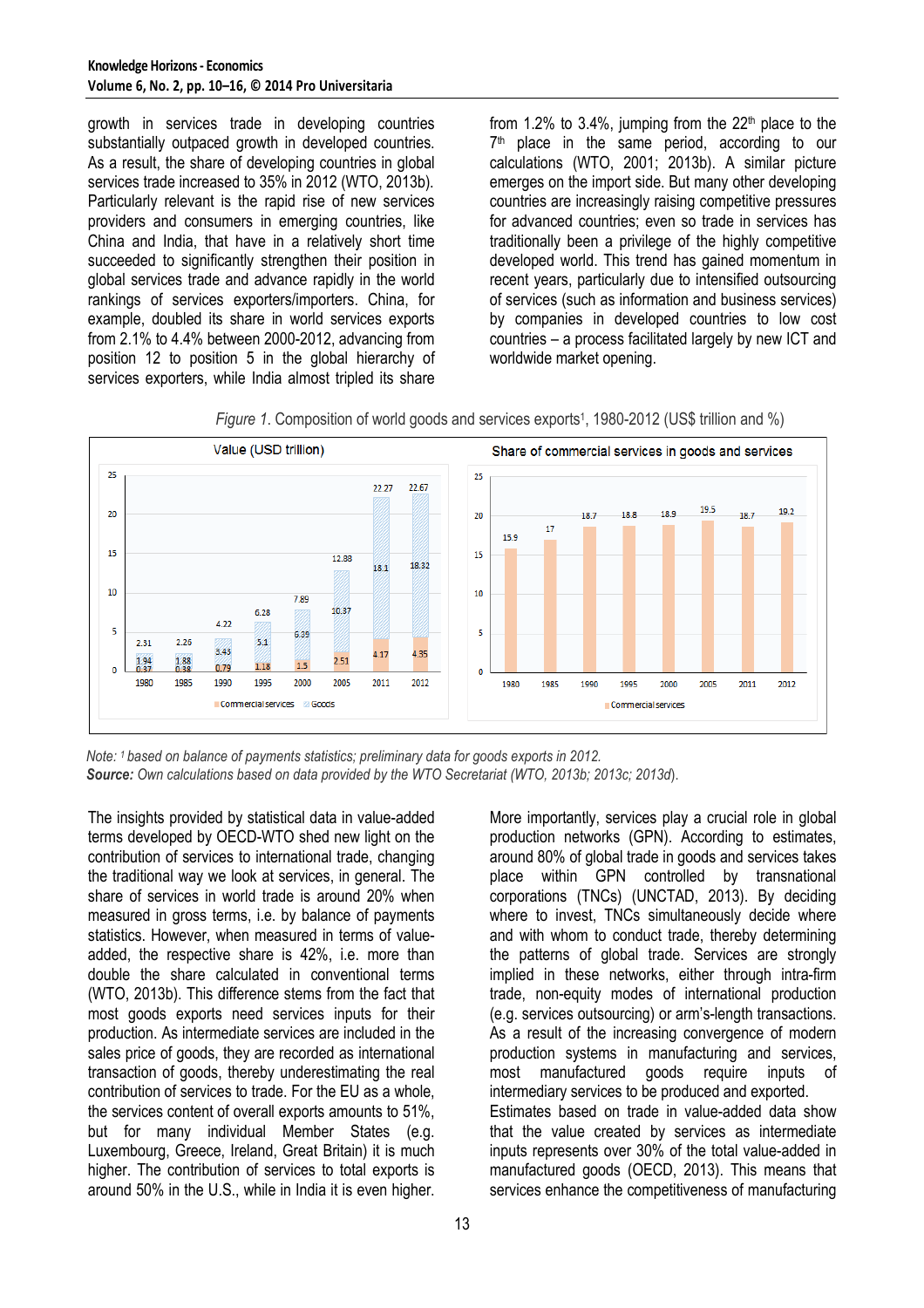firms and allow them to better participate in GPN. Further, services play an important role in GPN as facilitators of trade in goods, as they coordinate the various stages of the dispersed global production and ensure the efficient movement of different parts and components across national borders. Due to the coordination functions they perform in GPN (e.g. transportation, logistics, etc.) services do actually ensure the proper functioning of these networks. Hence, it should not come as a surprise that over twothirds of global FDI stocks are allocated to services (UNCTAD, 2013). The growing role of services in GPN is also reflected in the changes that have occurred in the composition of global services trade over the recent decades. The "other services" categories that ensure the coordination and facilitation of production along GPN (e.g. financial services, insurance, IT and telecommunications, etc.) recorded the highest growth in the last decades. According to our calculations based on WTO data, the share of "other services" in global services trade soared from 35% to 54% between 1980- 2012, while the shares of transport and tourism decreased from 36% to 20% and from 29% to 26%, respectively (Ghibuțiu and Oehler-Sincai, 2013, p. 95). The increasing integration of goods and services markets and the inextricable linkages between trade and FDI flows call for adequate approaches to services in terms of trade policy. If in the past trade was in general about selling goods and services produced by factories of a nation to customers in other nations (focused on *demand*), currently trade is becoming more complex as it equally involves production (*supply*), i.e. the manufacturing of products through GPN, with the latter being the most dynamic segment of world trade (Baldwin, 2011; 2012). Trade conducted through TNCs networks is a combination of trade in goods, trade in services and knowledge with FDI flows and migration of labour. This highlights the need for a more coherent

## **4. TISA, Plurilateral Agreements and the WTO**

services.

view of trade and trade-related policies in the sphere of

Coming back to the new agreement on trade in services, it is important to emphasize that the plurilateral talks are taking place outside the WTO. However, the participants are keen to ensure that the architecture of the TISA agreement is compatible with the GATS in order to be multilateralised at a later stage. This would allow, on the one hand, the opening of the TISA to other WTO members willing to join it in the future, and on the other hand, facilitate its integration into the multilateral rules and disciplines of the WTO (European Commission, 2013). Yet, some analysts are rather cautious about this and consider that the modalities of bringing the agreement into the

multilateral trading system remain unclear. Meanwhile, negotiators have decided to suspend temporarily the automatic multilateralisation of TISA based on MFN principle as long as there is no critical mass of WTO members joining it. Many developing countries (such as the BRICS) are not yet involved, but the participants expect the similarities between TISA and GATS to determine them to join the initiative either during the talks, or thereafter.

The WTO remains the most appropriate forum for negotiating market access in goods and services, reduction in subsidies and many other issues concerning rules and disciplines to govern trade. But even if multilateral solutions are preferable to any other solutions, plurilateral agreements are, nevertheless, a way to move forward in specific topic areas (Koopmann and Wittig, 2014, p. 3).

Moreover, there are several precedents for plurilateral agreements hosted by the WTO, including, inter alia, the *Information Technology Agreement,* the *Agreement on Government Procurement* or the *Agreement on financial services* – all of them being currently renegotiated to extend or deepen their scope. Particularly relevant is the *Information Technology Agreement* (ITA) signed in 1997, which covers trade in IT products (such as computers, semiconductors, telecommunication devices etc.). While the original ITA agreement included 28 participants, their number increased to78 in 2013. By providing duty free imports for IT products under MFN treatment, participants create opportunities for exporters from all WTO members. The ITA agreement illustrates the benefits of applying the MFN principle in plurilateral agreements and also shows how the WTO can serve as an effective forum for promoting market opening that goes beyond liberalisation achieved multilaterally.

Hence, according to many observers, joining a plurilateral agreement by a critical mass of WTO members is seemingly a more viable option for advancing negotiations in specific sectors than negotiating a comprehensive package deal for years inside the WTO (Koopman and Wittig, 2014, p. 3).The "Bali package", including the new *Agreement on Trade*  Facilitation, adopted by the 9<sup>th</sup> WTO Ministerial Conference in December 2013 in Bali (Indonesia) also highlights the need to move to more efficient patterns of negotiation in the WTO, involving a narrower range of issues(WTO, 2013a).But it is equally true that plurilateral agreements are a deviation from the WTO's single undertaking principle and often infringe upon MFN treatment.

The positive outcome of the last WTO Ministerial Conference in Bali renewed the confidence of member countries in the multilateral trading system and created an opportunity for concluding the Doha Round. The round is set to continue and a work programme to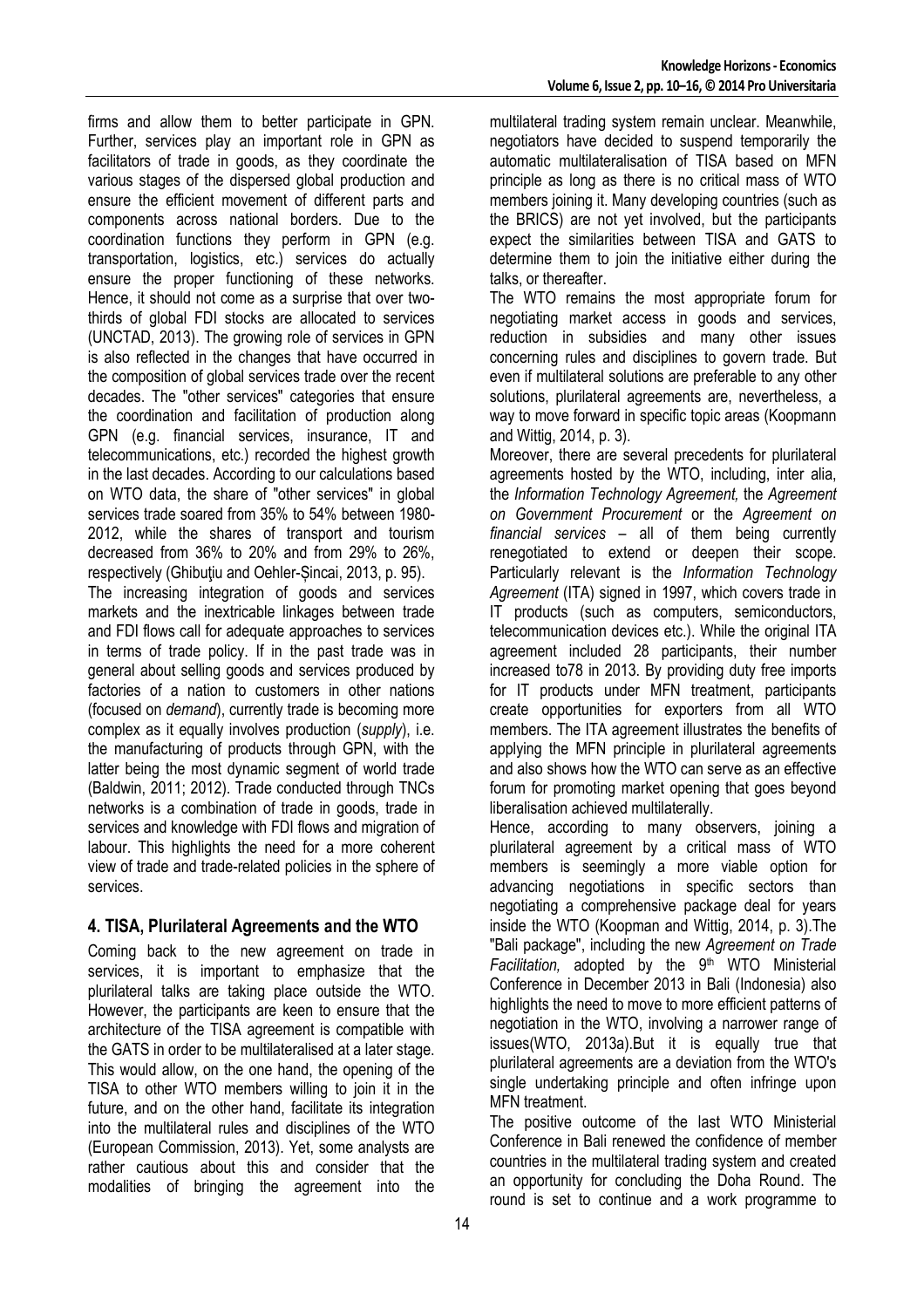address the remaining DDA issues will be established by the end of 2014(WTO, 2013a).However, it remains an open question whether the WTO will deliver in terms of agreed negotiating results in the short and medium term, all the moreas the most difficult part of the DDA would be addressed only from now on. Besides, the DDA should be expanded to include a number of key issues arising from the dramatic expansion of GPN and the closer interactions among nations. The growing fragmentation of different stages of the production process across borders and the participation of several countries in the production of final products is not just about trade relations, i.e. *trading goods and services internationally,* but also production relations, i.e. *producing things internationally.* Hence, the kind of issues that should be covered properly by multilateral rules includes, inter alia, investment, competition, intellectual property rights. However, crafting such multilateral rules is facing tremendous difficulties given the WTO's large membership (160) and its consensus based decision-making. Therefore, even in the optimistic scenario of completing the Doha Round, it is likely to witness in the future not only a stronger move towards plurilateral deals in specific sectors, but also a continuing push towards regional and bilateral preferential trade agreements.

# **5. Conclusions**

The plurilateral talks on TISA (Trade in Services Agreement) started in 2013 among a group of 23 likeminded WTO members, which account for over twothirds of global services trade. The motivation behind this initiative is disappointment over the Doha talks, but it also stems from the need to achieve deeper trade integration in services and establish new trade rules.

The plurilateral negotiations aim to conclude an ambitious agreement that covers all services sectors and goes beyond market opening achieved multilaterally. They also aim to develop strong rules on trade in services, given the strategic importance of services. Apart from being the main source of economic growth and job creation, the services sector is a major contributor to trade. More importantly, services play a crucial role along GPN controlled by TNCs, as they facilitate trade in goods and coordinate the different stages of dispersed global production. Trade conducted through TNCs networks combines' trade in goods, trade in services and knowledge with FDI flows and migration of labour. Therefore, it calls for *more coherent approaches to trade and trade-related policies in services*. At stake is ultimately the relevance of services for countries' participation in GPN that dominate nowadays global production, trade and investment.

The TISA initiative is part of the strategic objectives pursued by the EU and the U.S. in terms of trade policy, along with their push towards regional and bilateral preferential trade agreements, such as the *Transatlantic Trade and Investment Partnership,* the *EU-Japan Free Trade Agreement* or the *Transpacific Partnership.* 

Negotiations on TISA are conducted outside the WTO. However, the participants aim to ensure that the agreement is compatible with the multilateral GATS. This would open TISA to other WTO members and also facilitate its integration into the WTO.

While multilateral solutions are preferable to any other solutions and the WTO is the most appropriate forum for negotiating trade-related issues, plurilateral deals are, nevertheless, a way to move forward in specific areas, as shown by precedents within the WTO. Even in the optimistic scenario of completing the Doha Round, we may see in the future a stronger move towards plurilateral deals in specific areas, in parallel to an unabated push towards preferential trade agreements.

# **References**

1. Baldwin, R. (2011), Trade and Industrialisation after Globalisation's 2nd Unbundling: How Building and Joining a Supply Chain are Different and Why It Matters, NBER Working Paper No. 17716, December.

2. Baldwin, R. (2012), Global Manufacturing Value Chains and Trade Rules, in: World Economic Forum (2012), The Shifting Geography of Global Value Chains: Implications for Developing Countries and Trade Policy, Geneva, pp. 16-17.

3. European Commission (2013), MEMO/12/107, Negotiations for a Plurilateral Agreement on Trade in Services, Brussels.

4. European Commission (2014), Trade, Press Release, 6th Round TISA Talks End in Geneva, Brussels, 24.022014.

5. Ghibuțiu, A., Oehler-Șincai, I. M. (2013), The Impact of GVCs on Trade in Services, in: Ghibuțiu, A. (Coord.),The Impact of GVCs Controlled by TNCs on Trade in Services, The Romanian Academy, IWE, Bucharest, pp. 80-98.

6. Koopmann, G., Wittig, S. (2014), Whither WTO - The Multilateral Trading System After Bali, Intereconomics, Vol.49, No.1, January/February.

7. OECD (2013), Trade Policy Implications of GVCs: http://www.oecd.org/sti/ind/Trade\_Policy\_Implicatipns\_ May\_2013.pdf

8. The World Bank (2013), World Development Indicators - 2013, Washington D.C.

9. UNCTAD (2013), World Investment Report 2013, United Nations, New York and Geneva.

10.WTO (2001), International Trade Statistics 2001, Geneva.